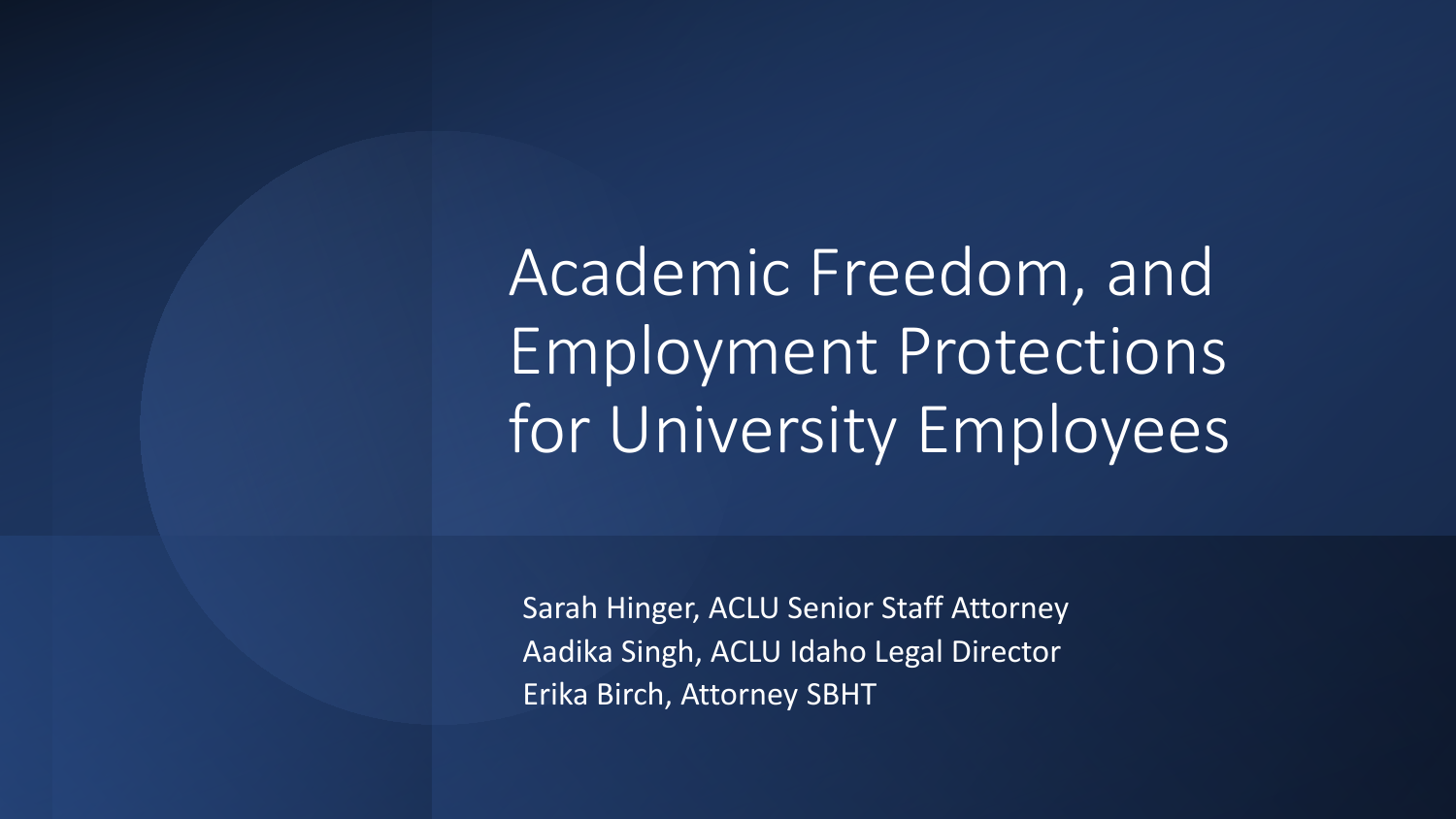## Sources of Job Protections for Professors

- **Annual Contracts**
- **University Policy/Faculty Constitution**
- **Idaho State Board of Education Policy**
- **Tenure Protections– policy and constitutional**
- **Whistleblower Protection – IPPEA**
- **First Amendment Outside of Work**
- **Academic Freedom and Free Speech in the Classroom**
- **Equal Protection/Anti-Discrimination**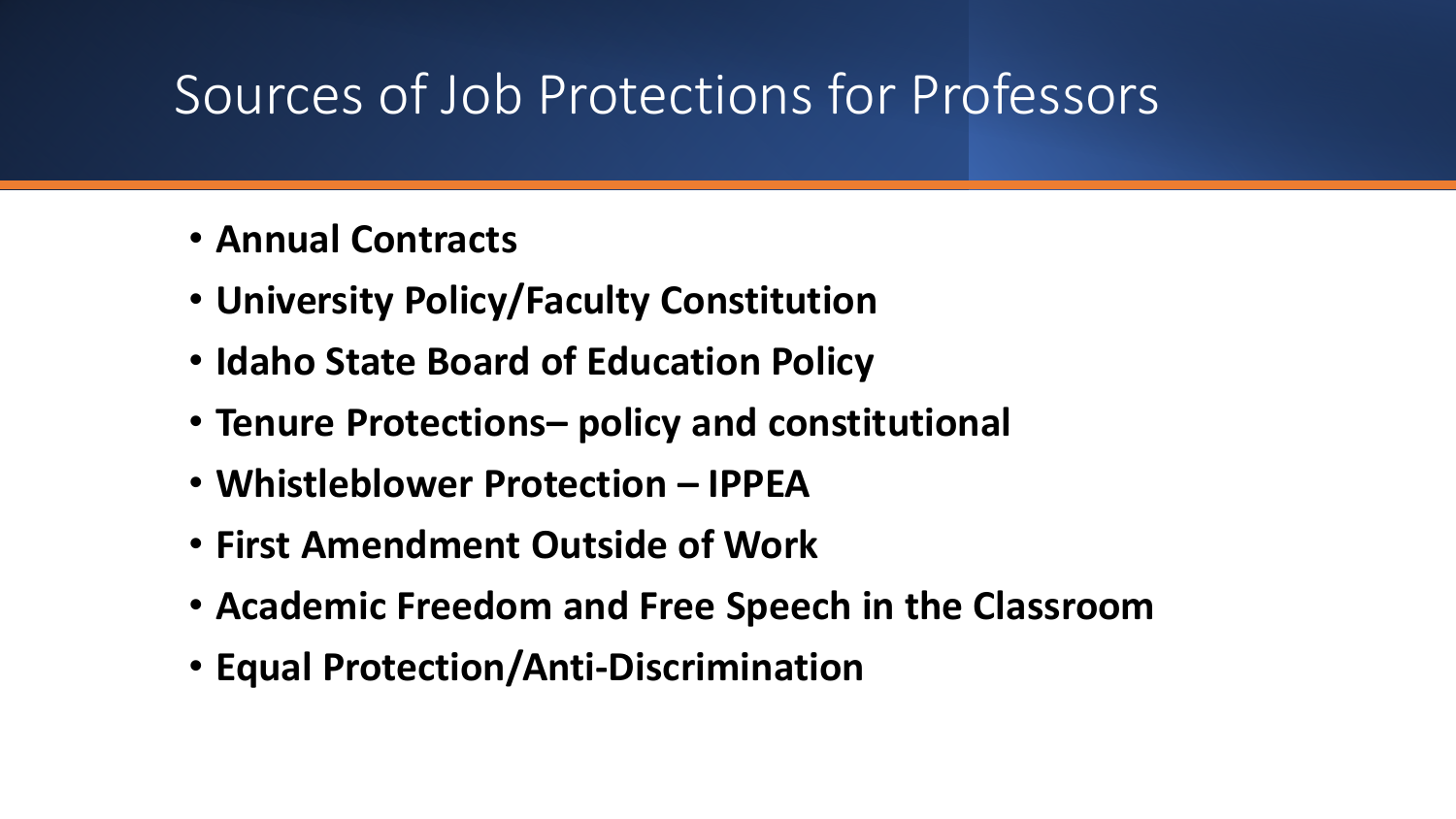## Policy Manual

#### **BOISE STATE UNIVERSITY**

#### **Examples Include:**

- **Faculty Grievance Policy 4480**
- **Whistleblowing Policy 7030**
- **Non-discrimination and Antiharassment Policy 1060**
- **Tenure and Promotion Policy 4340**
- **Periodic Review Policy 4380**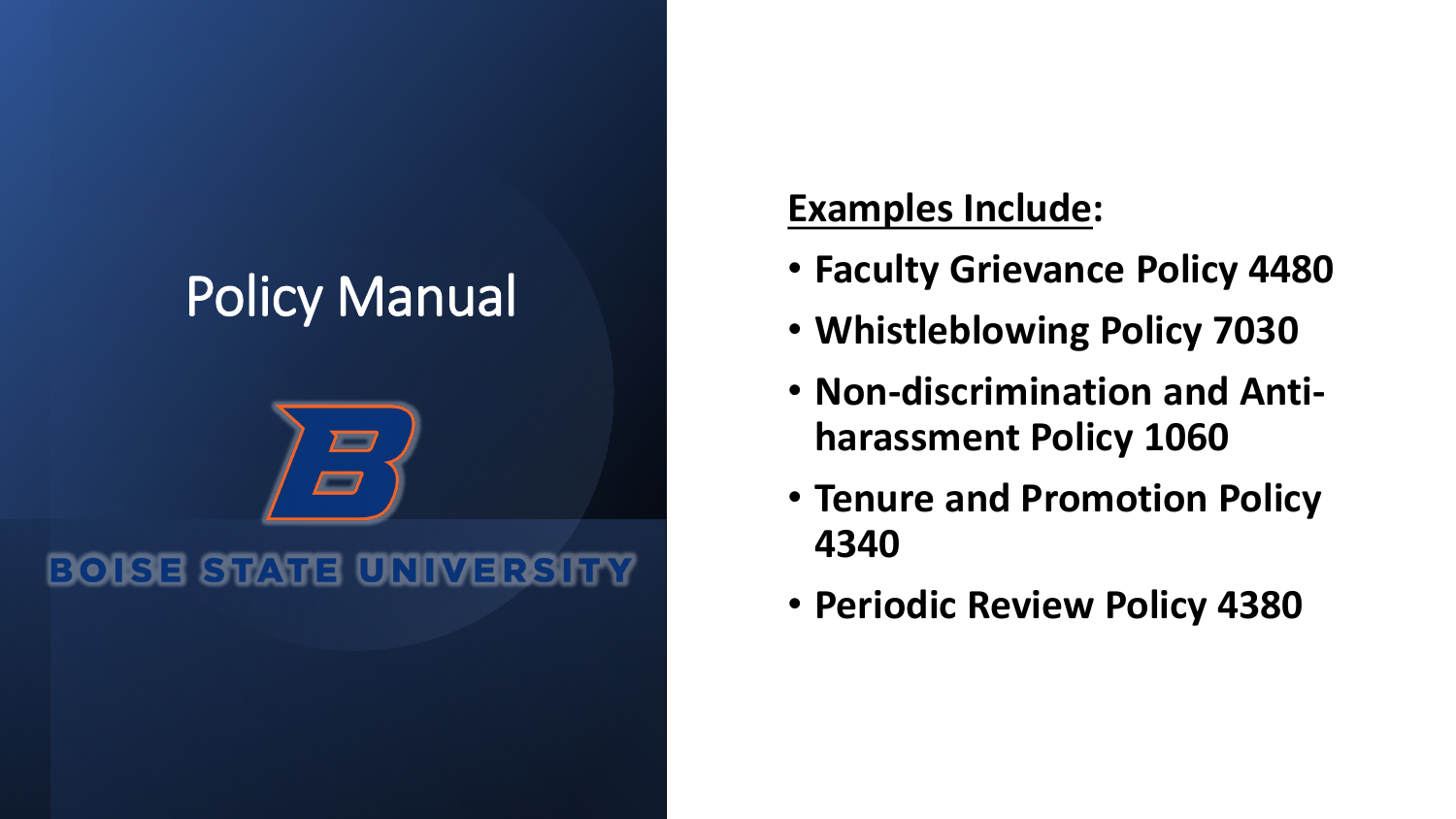## **Faculty Constitution**

Boise State University

Faculty Senate Constitution

Amended: December 2018

#### Effective Date: February 2019

In adopting this constitution the President and Faculty of Boise State University affirm our belief in academic freedom and responsibility as specified in the Idaho State Board of Education policy (Section III.B, April 2002) and the American Association of University Professors 1940 Statement of Principles on Academic Freedom and Tenure.

Whereas, institutions of higher education are established for the common good and not to further the interest of either the individual teacher or the institution as a whole, and the common good depends upon the free search for truth and its free exposition through scholarship. Academic freedom is essential to these purposes and applies to teaching, research, and service. Academic freedom in teaching is fundamental for the protection of the rights of the teacher in teaching and of the student to freedom in learning. Academic freedom in research is fundamental to the advancement of truth. Academic freedom in service is fundamental to the advancement of the common good and the development of educational programs and policies. Academic freedom should not be abridged or abused. Academic freedom carries with it duties correlative with rights. Faculty are entitled to freedom in the classroom in discussing their subject, but they should be careful not to introduce into their teaching controversial matter which has no relation to their subject.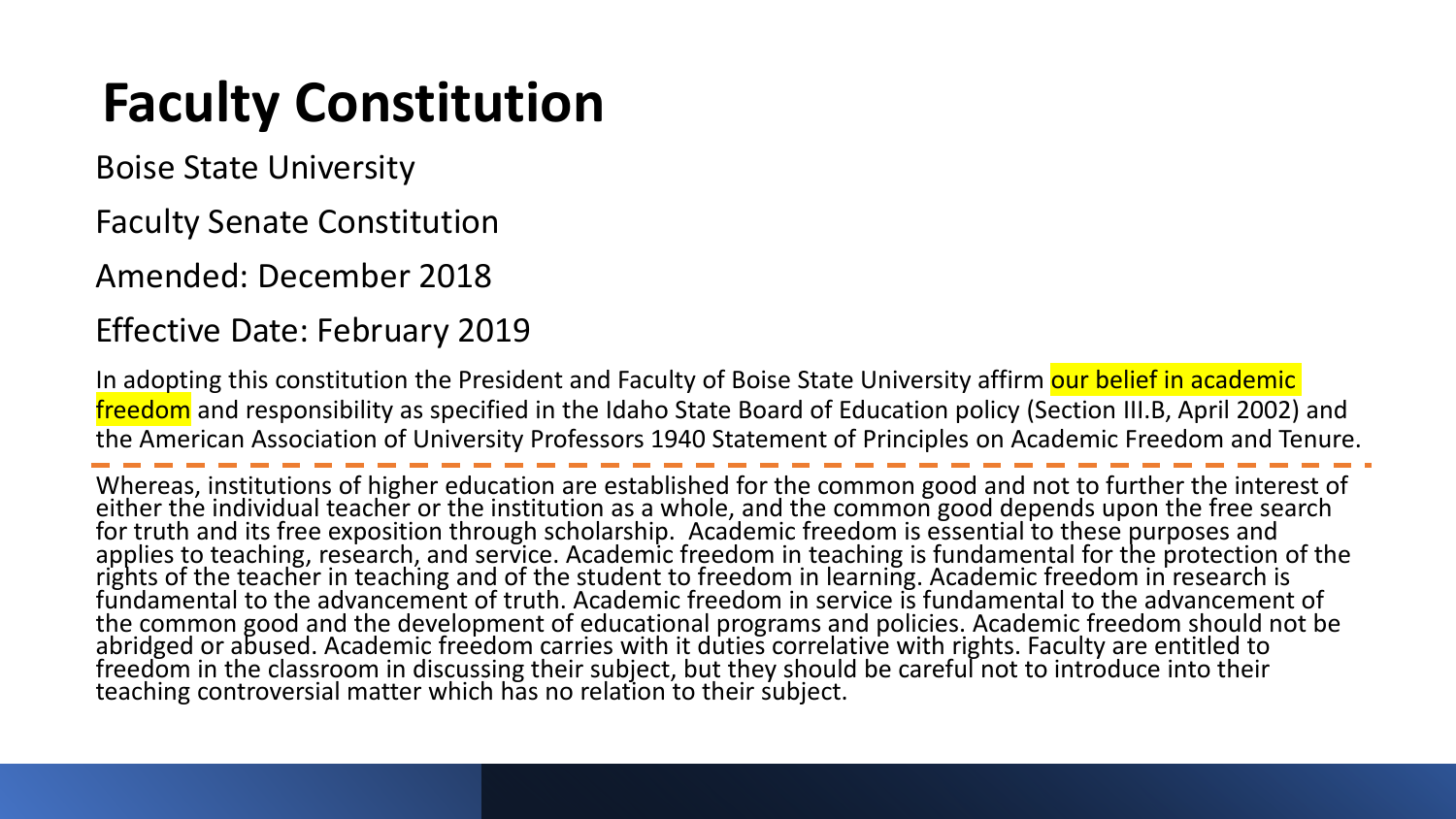

#### 1940 Statement of Principles on Academic **Freedom and Tenure**

with 1970 Interpretive Comments

#### Academic Freedom and the First Amendment (2007)

Presentation to the AAUP Summer Institute

By Rachel Levinson, AAUP Senior Counsel July 2007<sup>1</sup>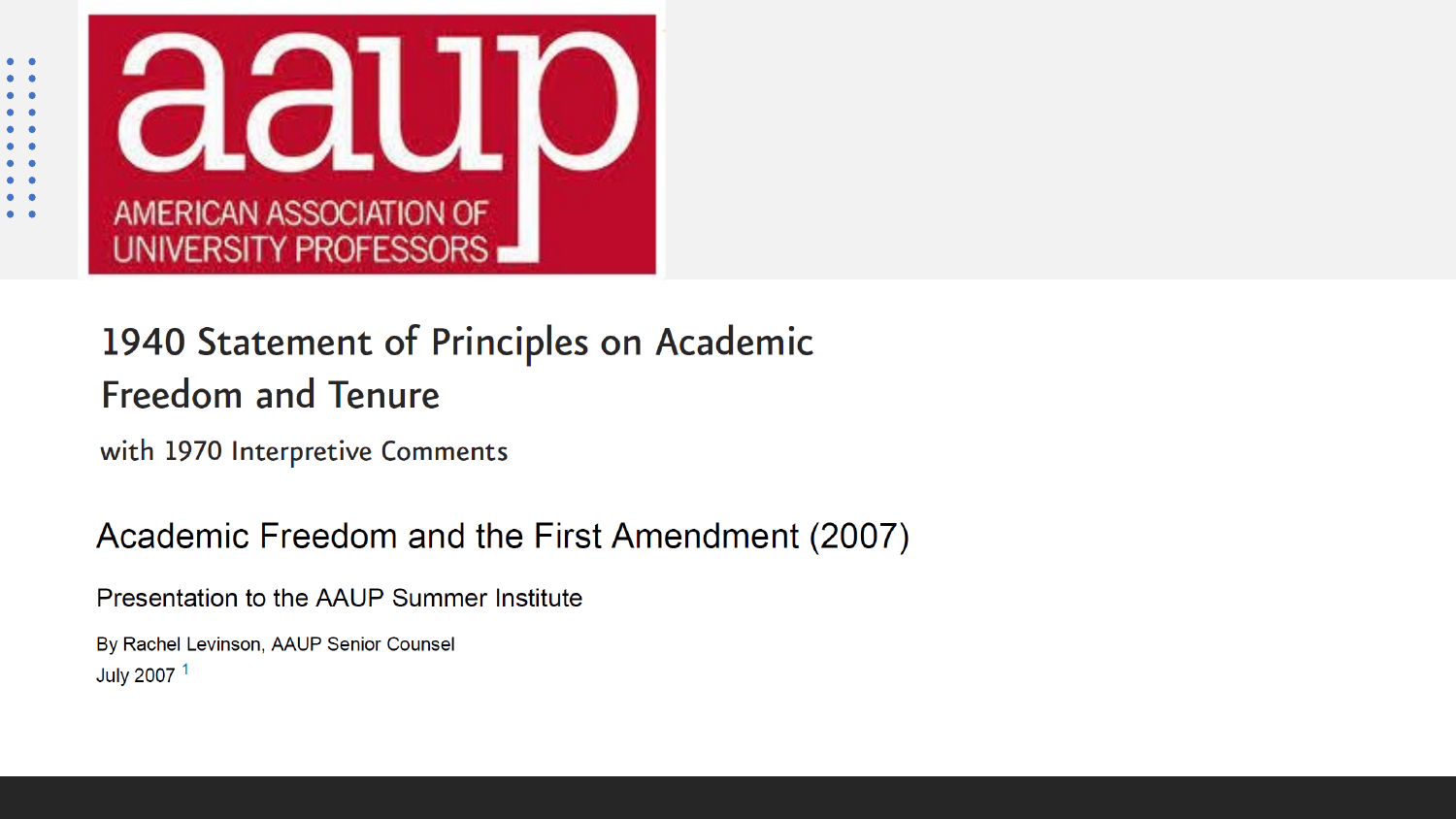#### **Board Policy Manual Boise School District**

#### **Policy 2181: Academic Freedom**

Original Adopted Date: 06/01/1998 | Last Revised Date: 08/11/2003 | Last Reviewed Date: 10/03/2018

#### **Academic Freedom**

The Board supports the exercise of academic freedom when it includes:

- Consideration of the rights of others.
- Maintenance of the educational process.
- Concern for the welfare, growth and development of others.
- Objective scholarship.
- Compliance with District curriculum, policy, procedures, values, mission statement and strategic plan.
- Compliance with state and federal laws, court decisions and regulations.

#### **Definition**

Academic Freedom: freedom of school personnel or students to investigate or discuss controversial social, economic and political issues and problems without arbitrary interference or loss of standing.

**Status: ADOPTED**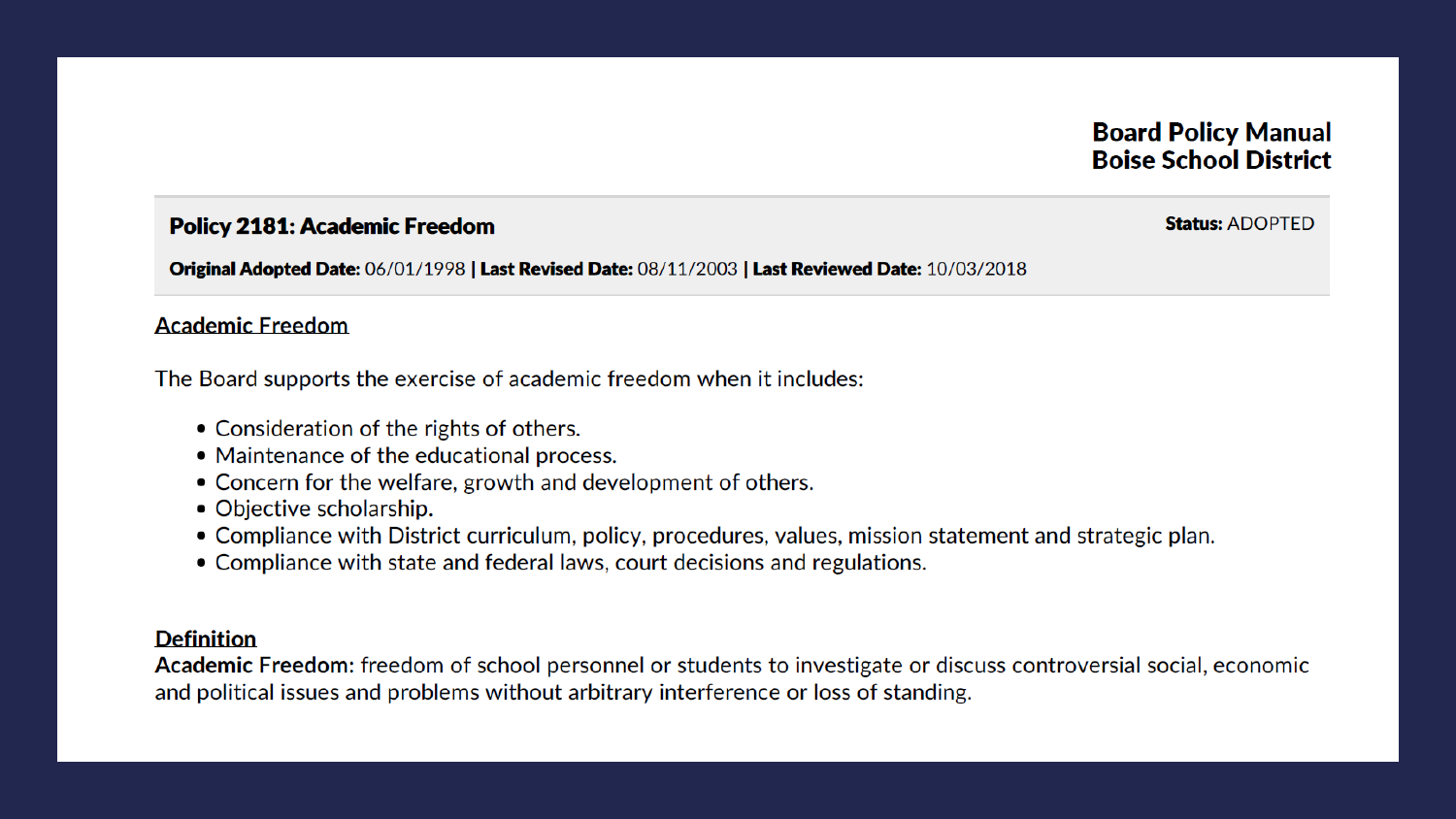# IPPEA

- 6-2104. REPORTING OF GOVERNMENTAL WASTE OR VIOLATION OF LAW EMPLOYER ACTION.
- (1)(a) An employer may not take adverse action against an employee because the employee, or a person authorized to act<br>on behalf of the employee, communicates in good faith the existence of any waste of public funds, pro or a violation or suspected violation of a law, rule or regulation adopted under the law of this state, a political subdivision of this state or the United States. Such communication shall be made at a time and in a manner that gives the employer reasonable opportunity to correct the waste or violation.
- (b) For purposes of paragraph (a) of this subsection, an employee communicates in good faith if there is a reasonable basis<br>in fact for the communication. Good faith is lacking where the employee knew or reasonably ought report is malicious, false or frivolous.
- (2)(a) An employer may not take adverse action against an employee because an employee in good faith participates or<br>communicates information in good faith in an investigation, hearing, court proceeding, legislative or o form of administrative review concerning the existence of any waste of public funds, property, or manpower, or a violation or suspected violation of a law, rule, or regulation adopted under the law of this state, a political subdivision of this state, or the United States.
- (b) For purposes of paragraph (a) of this subsection, an employee participates or gives information in good faith if there is a<br>reasonable basis in fact for the participation or the provision of the information. Good fai knew or reasonably ought to have known that the employee's participation or the information provided by the employee is malicious, false or frivolous.
- (3) An employer may not take adverse action against an employee because the employee has objected to or refused to<br>carry out a directive that the employee reasonably believes violates a law or a rule or regulation adopte authority of the laws of this state, political subdivision of this state or the United States.
- (4) An employer may not implement rules or policies that unreasonably restrict an employee's ability to document the<br>existence of any waste of public funds, property or manpower, or a violation or suspected violation of an regulations.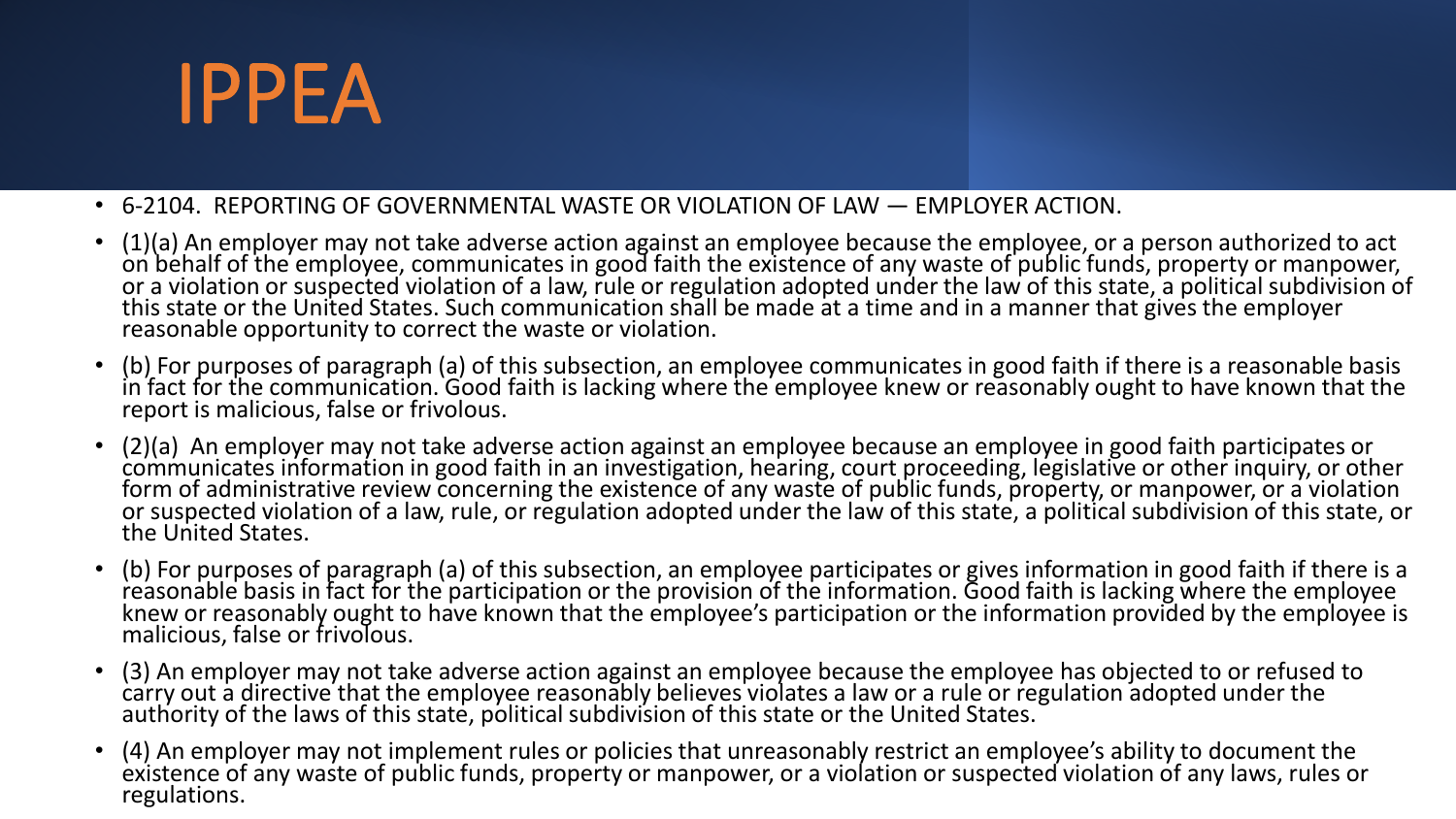## First Amendment - **Faculty** Constitution cont.



College and university teachers are citizens, members of a learned profession, and officers of the educational institution. When they speak or write as citizens, they should be free from institutional censorship or discipline, but their special position in the community imposes special obligations. As scholars and educational officers, they should remember that the public may judge their profession and their institution by their utterances. Hence they should at all times be accurate, should exercise appropriate restraint, should show respect for the opinions of others, and should make every effort to indicate that they are not speaking for the institution.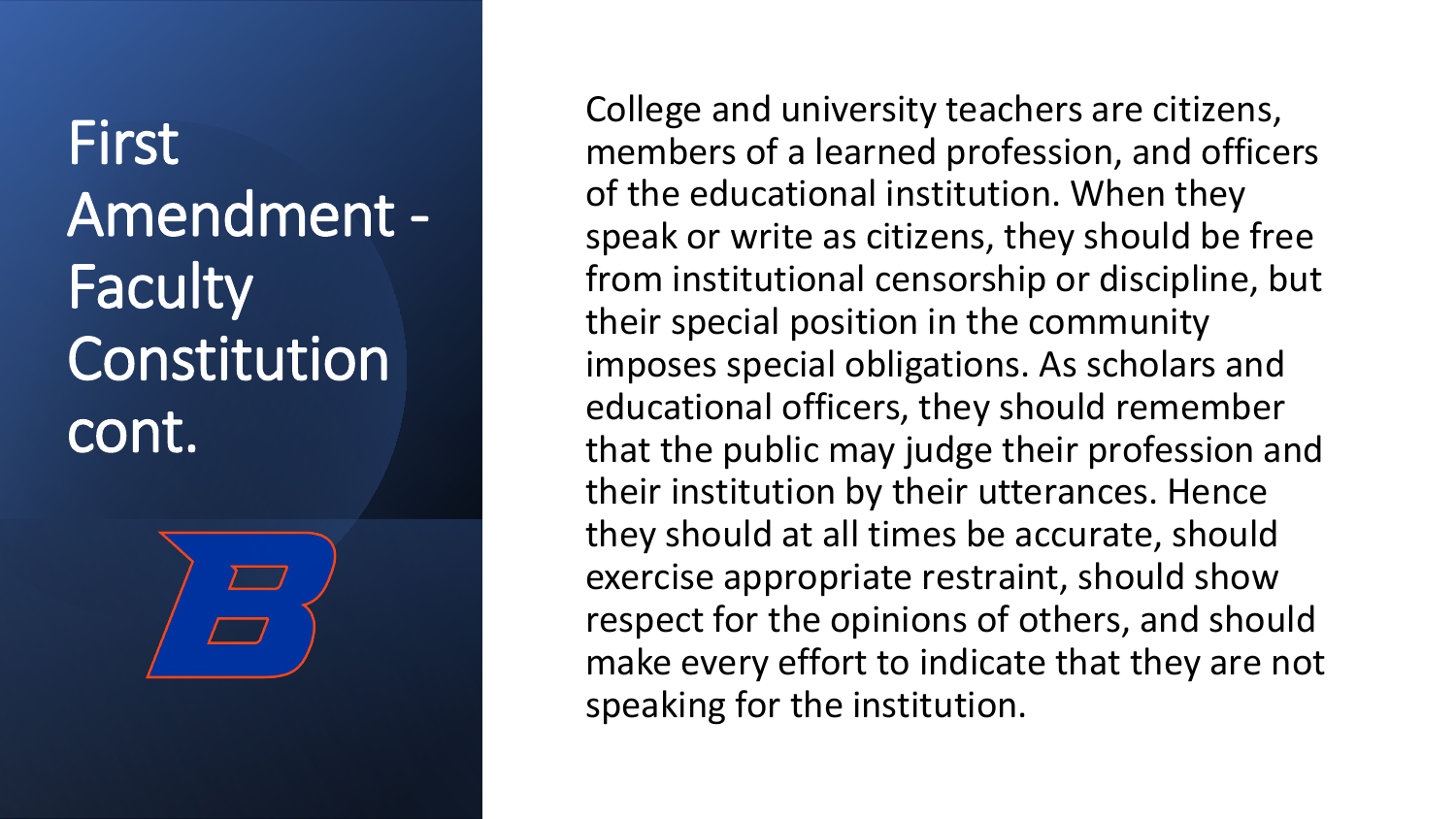## RELATIONSHIP BETWEEN LAWS

#### **Federal Constitution**



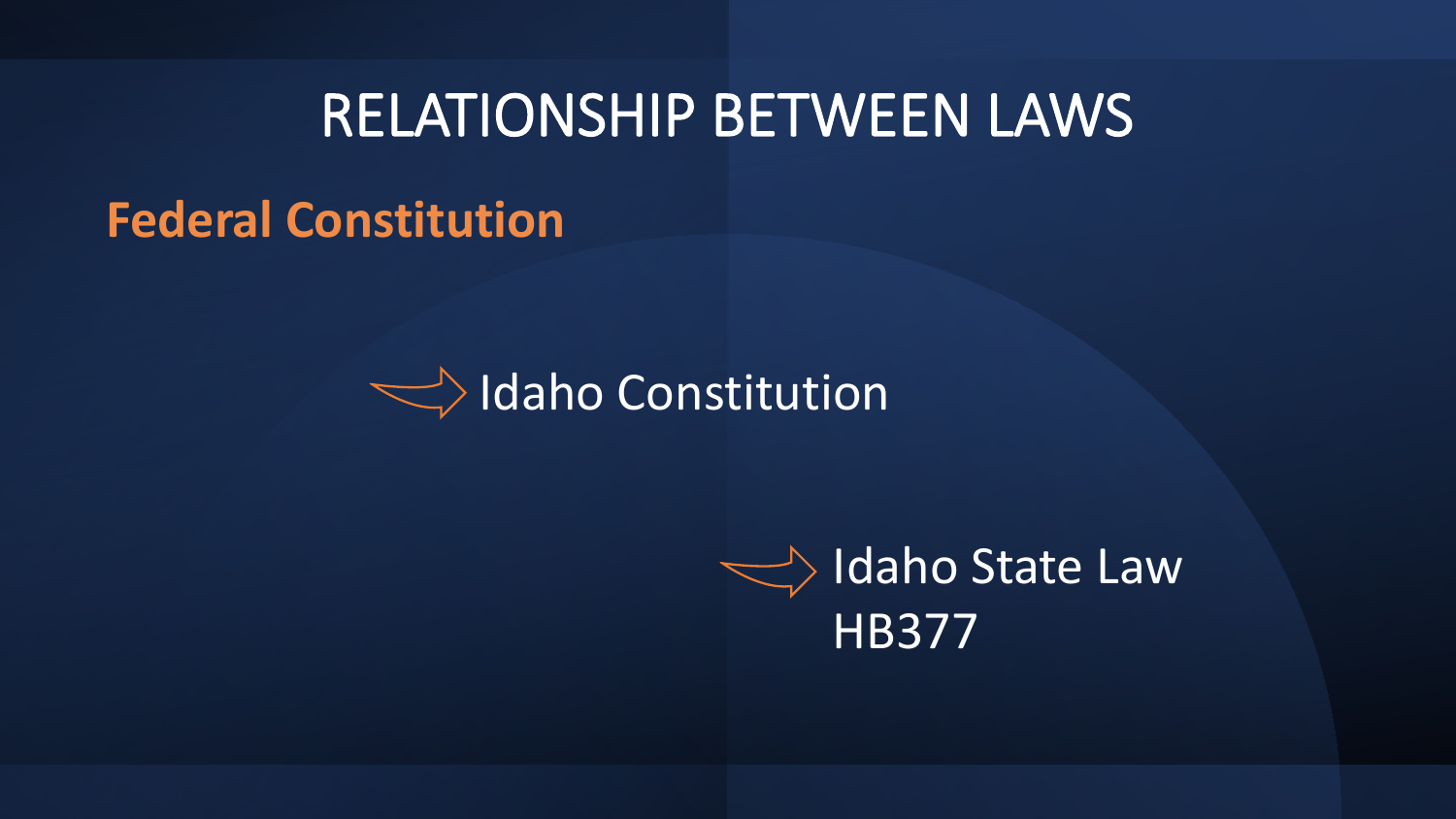### First Amendment Academic Freedom

- "Our Nation is deeply committed to safeguarding academic freedom, which is of transcendent value to all of us and not merely to the teachers concerned. That freedom is therefore a special concern of the First Amendment, which does not tolerate laws that cast a pall of orthodoxy over the classroom."
- The classroom is peculiarly the 'marketplace of ideas.' The Nation's future depends upon leaders trained through wide exposure to that robust exchange of ideas which discovers truth 'out of a multitude of tongues, (rather) than through any kind of authoritative selection.'

*Keyishian v. Board of Regents*, 385 U.S. 589, 603 (1967).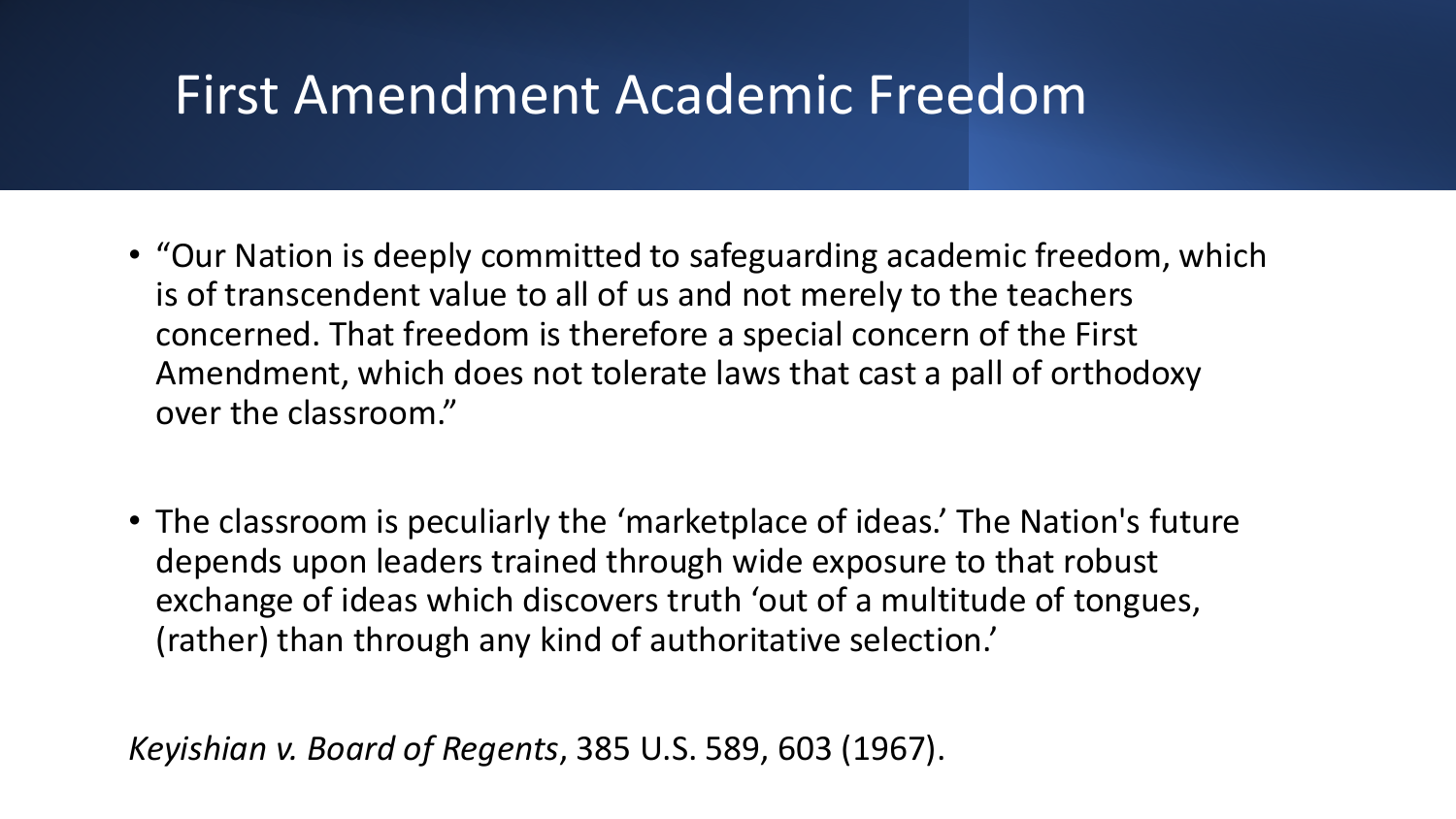- It is the special task of teachers to foster those habits of open-mindedness and critical inquiry which alone make for responsible citizens, who, in turn, make possible an enlightened and effective public opinion." *Wieman v. Updegraff*, 344 U.S. 183, 196 (1952) (Frankfurter, J., concurring).
- "[J]ust as access to ideas makes it possible for citizens generally to exercise their rights of free speech and press in a meaningful manner, such access prepares students for active and effective participation in the pluralistic, often contentious society in which they will soon be adult members." *Island Trees Union Free Sch. Dist. v. Pico*, 457 U.S. 853, 868 (1982).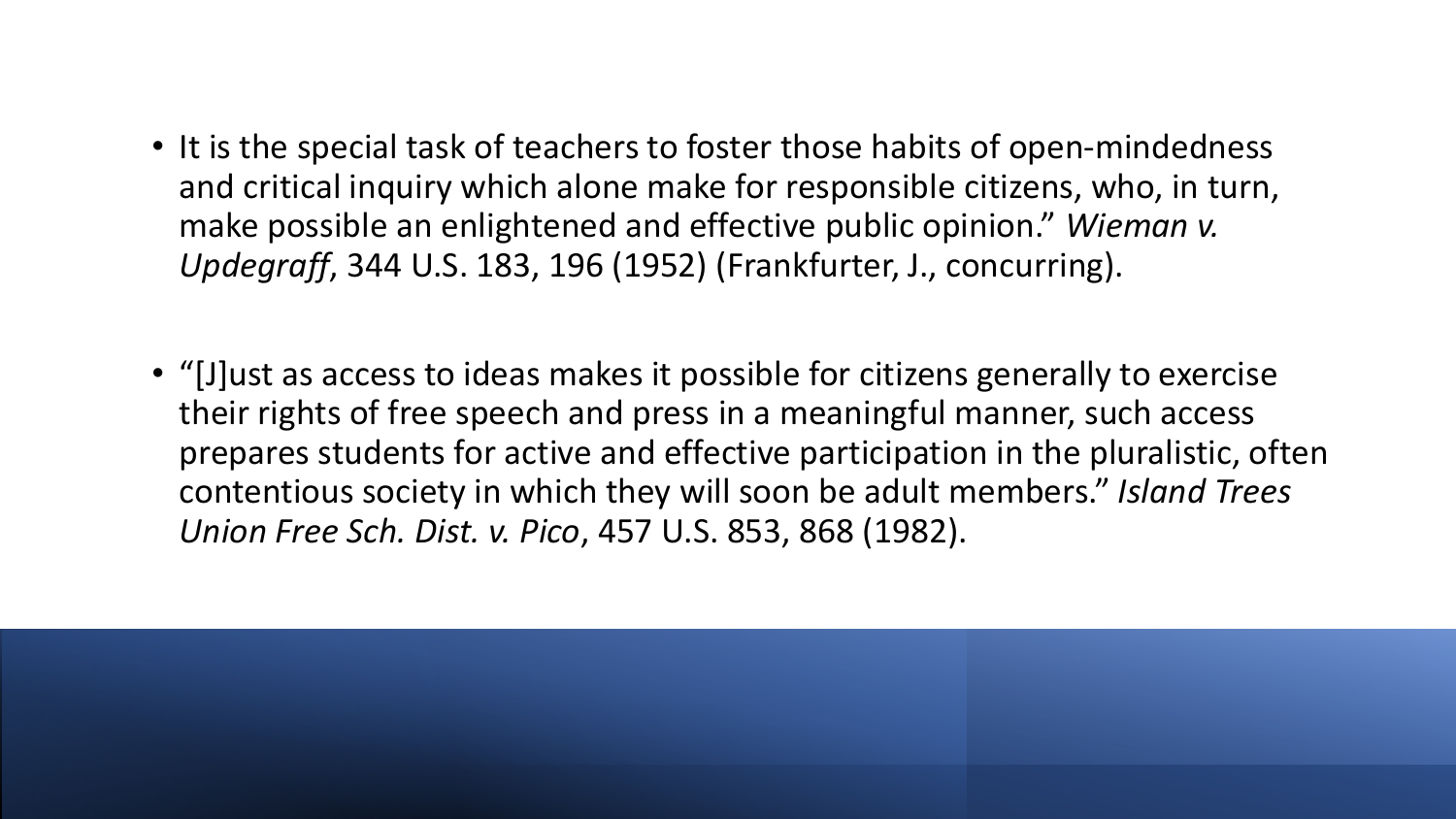### What is covered?

- Protected for full-time, part-time, tenure and tenure-track and contingent professors and lecturers, graduate student instructors, and research assistants.
- Includes the liberty to conduct research and draw conclusions rooted in evidence.
- Includes the right to select course materials and content, pedagogy, make assignments, and assess student performance. These should be germane to the subject matter.
- Certain limits: e.g. University grading policy, protections against a hostile education environment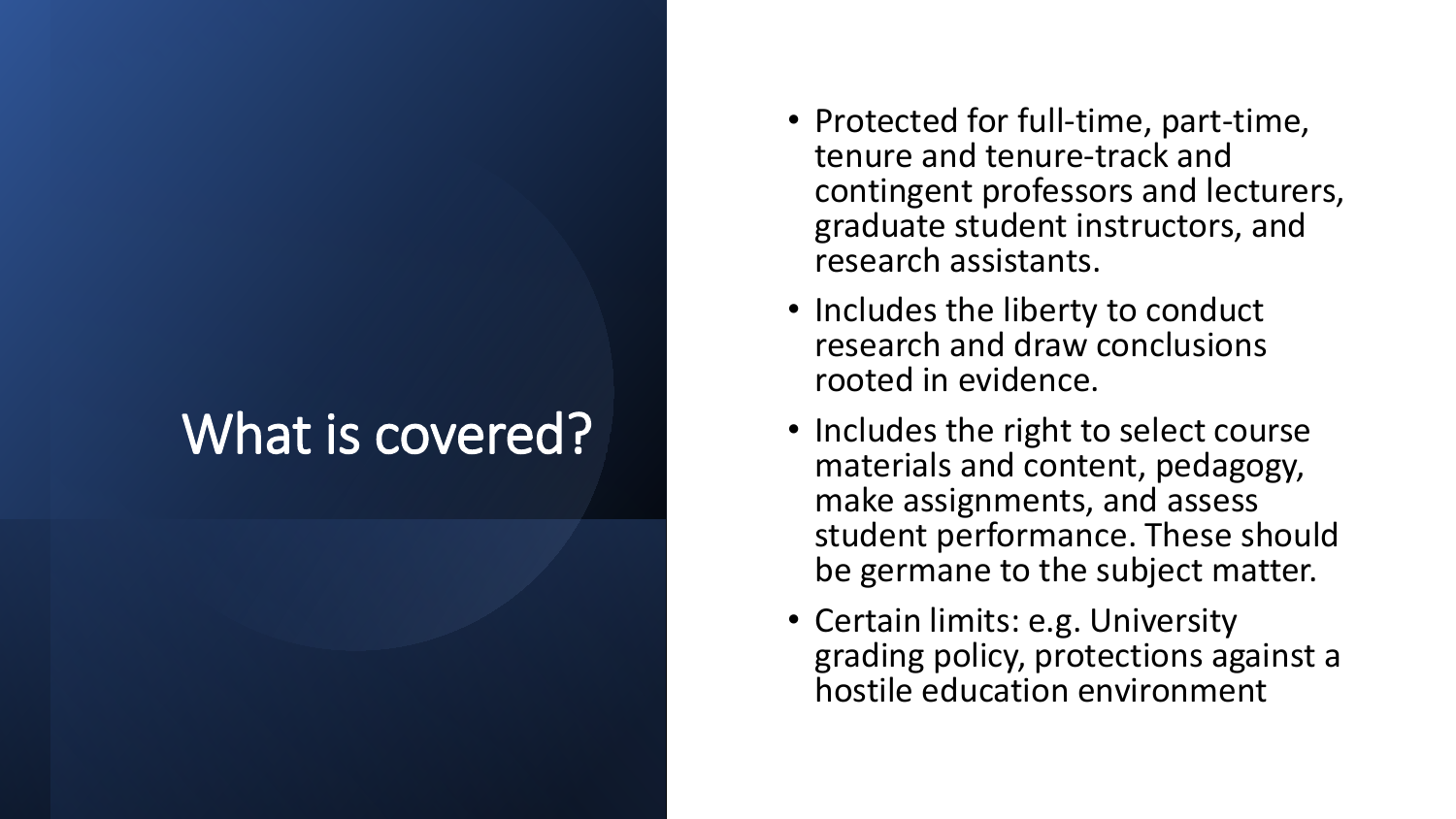### Speech in the Classroom:

#### *Hardy v. Jefferson Community College*

- An African-American student alleged that professor Hardy used offensive language in a lecture on language and social constructivism. Hardy was not offered a class to teach the following semester.
- In Hardy's course, students were asked to examine how language "is used to marginalize minorities and other oppressed groups in society," and the discussion included examples of derogatory, sexist, and racist language.
- The Court ruled in favor of Hardy, finding that the topic of the class—"race, gender, and power conflicts in our society"—was a matter of public concern and held that "a teacher's in-class speech deserves constitutional protection."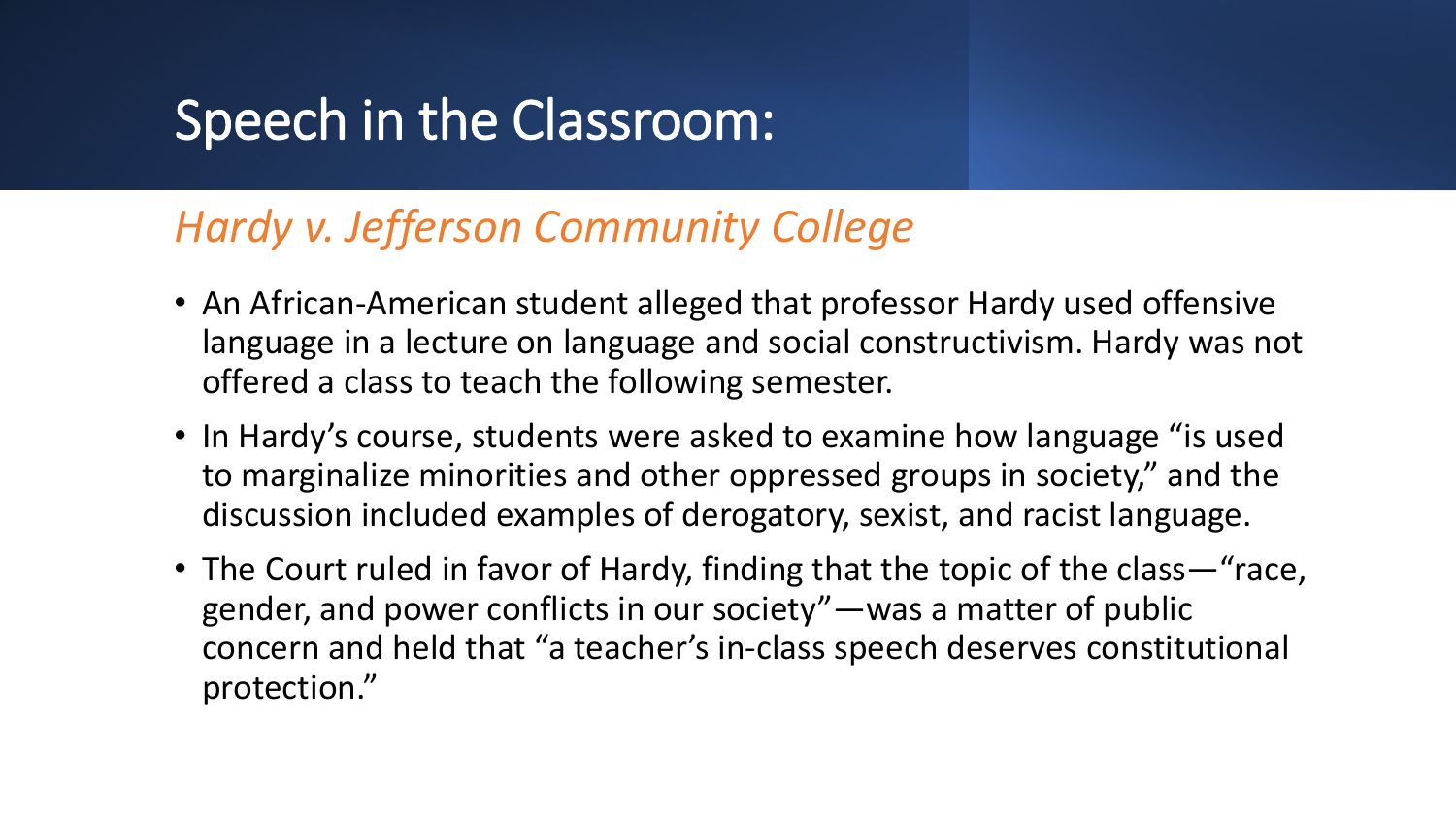### Speech in the Classroom:

#### *Bonnell v. Lorenzo*

- A female student filed a sexual harassment complaint alleging Bonnell repeatedly used lewd and graphic language in his English class. The college terminated Bonnell.
- "While a professor's rights to academic freedom and freedom of expression are paramount in the academic setting, they are not absolute to the point of compromising a student's right to learn in a hostile-free environment."
- Bonnell's use of vulgar language was "not germane to the subject matter" of the course, and therefore unprotected.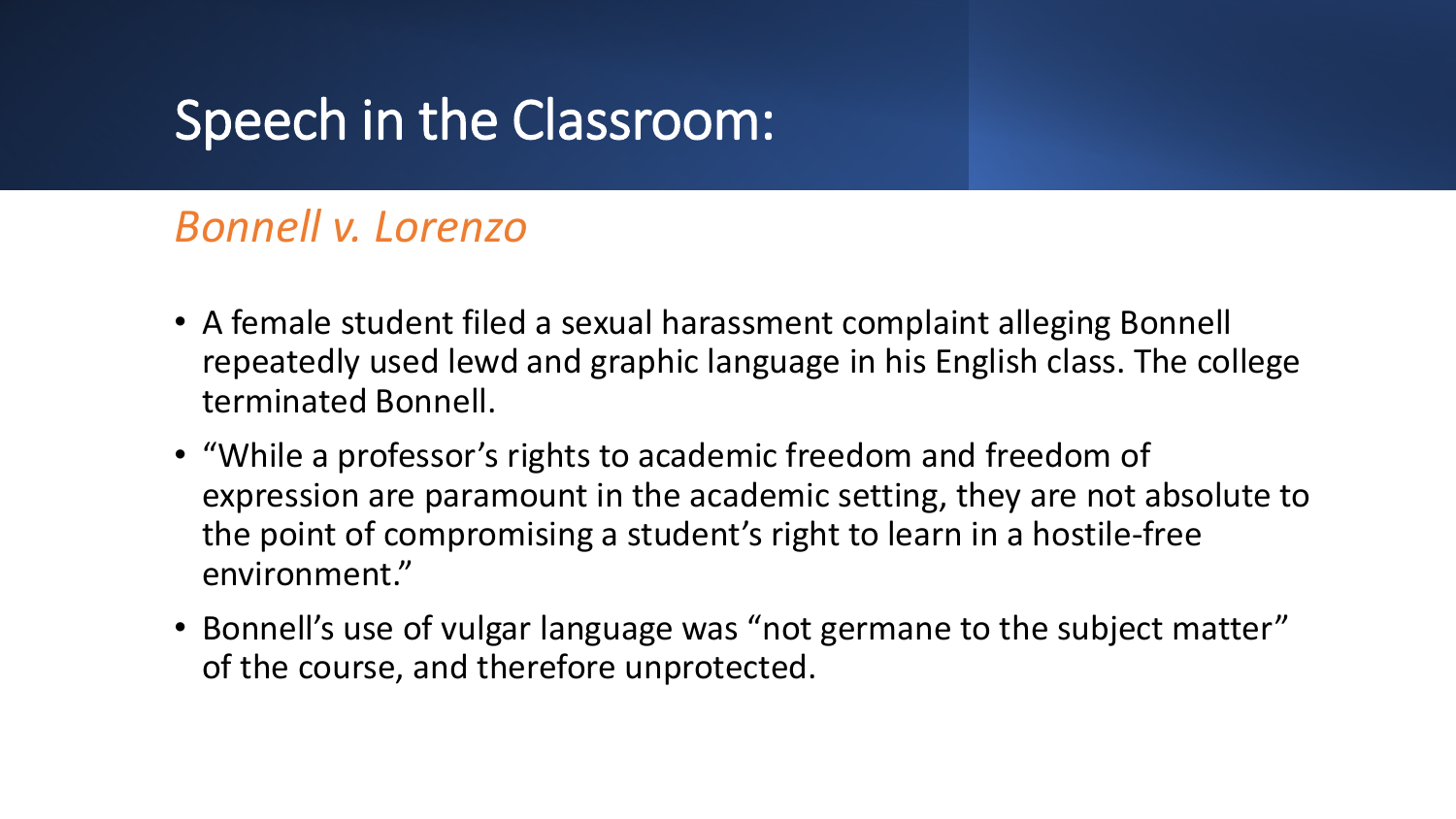## **Curricular** Assignments *Yacovelli v. Moeser*

- At the beginning of the school year, UNC scheduled a school-wide discussion for all new students based on the book *Approaching the Qur'an: The Early Revelations.*  Lawsuit alleged this violated separation of church and state.
- "There is obviously a secular purpose with regard to developing critical thinking, [and] enhancing the intellectual atmosphere of a school for incoming students."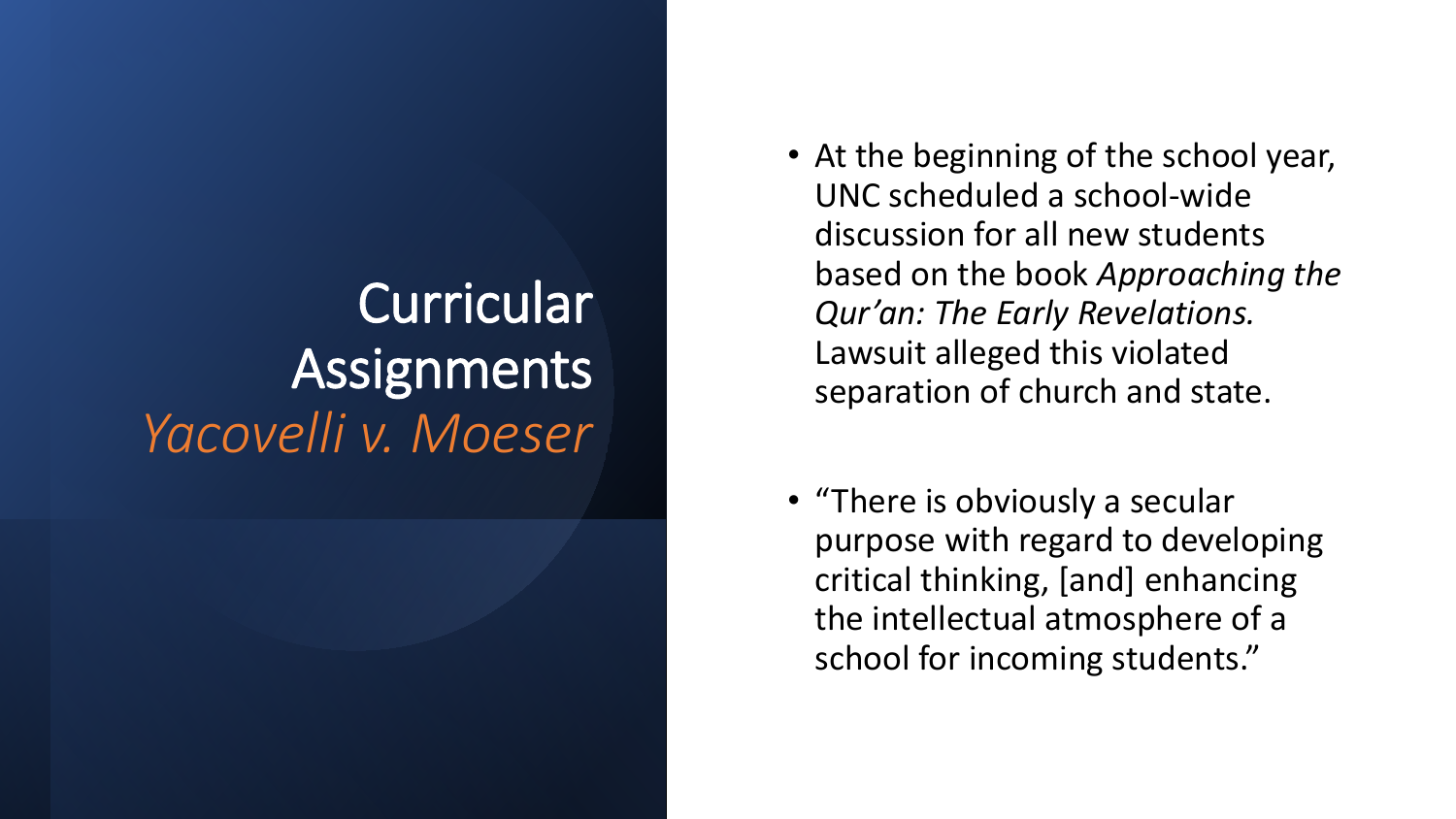## **Curricular** Assignments *Axson-Flynn v. Johnson*

- Axson-Flynn, a college theater student, changed some words in assigned scripts for in-class performances so as to avoid using words she found offensive based on her religious beliefs. Her professors warned her that she would not be able to change scripts in future assignments. Axson-Flynn left the program and sued.
- Court: the school could compel speech from Axson-Flynn if doing so was "reasonably related to legitimate pedagogical concerns."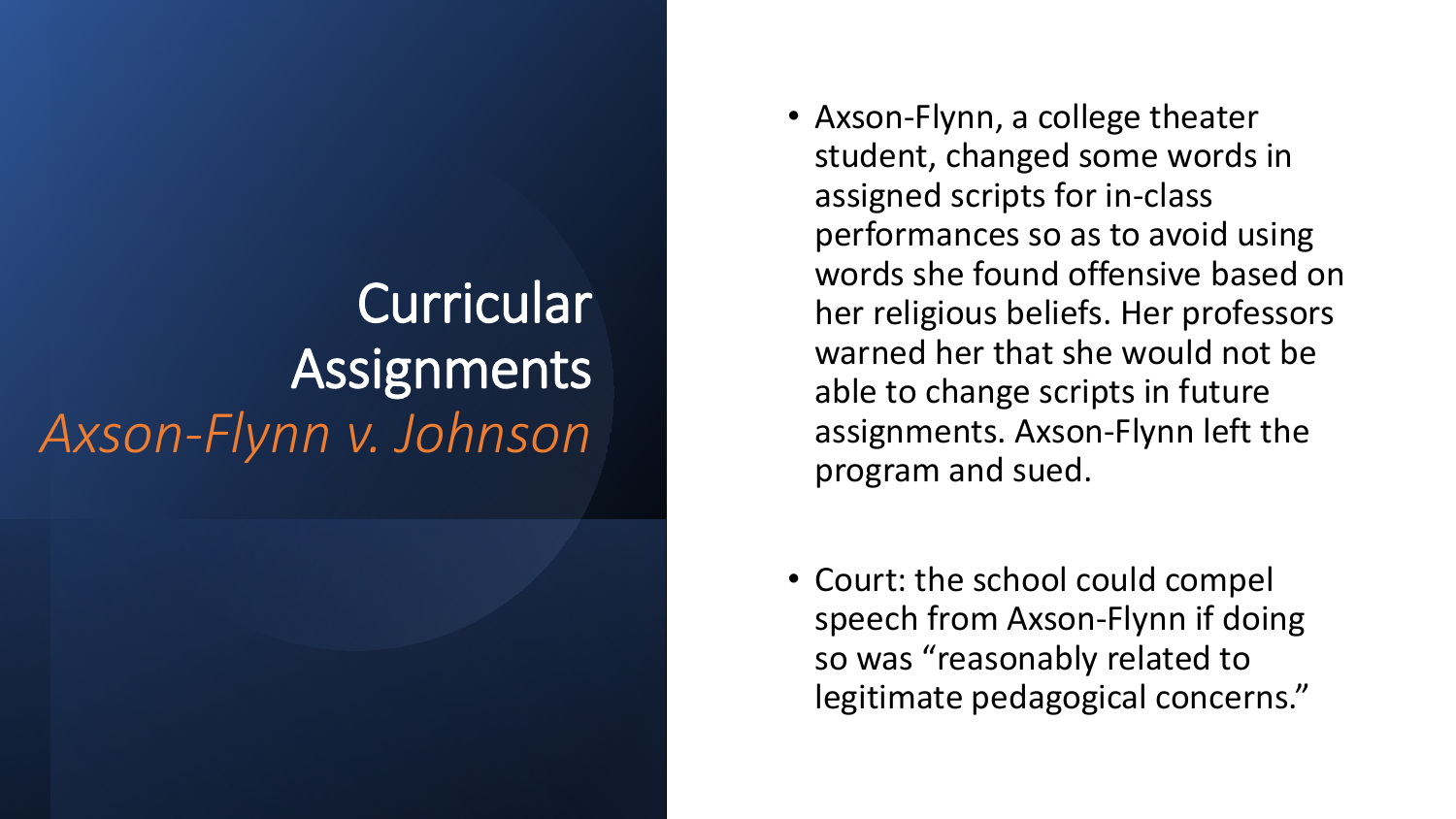- Courts should not to override a faculty member's professional judgment "unless it is such a substantial departure from accepted academic norms as to demonstrate that the person or committee responsible did not actually exercise professional judgment." *Regents of the Univ. of Mich. v. Ewing,* 474 U.S. 214, 225 (1985).
- [W]e may override an educator's judgment where the proffered goal or methodology was a sham pretext for an impermissible ulterior motive.
- So long as the teacher limits speech or grades speech in the classroom in the name of learning and not as a pretext for punishing the student for her race, gender, economic class, religion or political persuasion, the federal courts should not interfere." *Settle,* 53 F.3d at 155–56

### *Axson-Flynn*, continued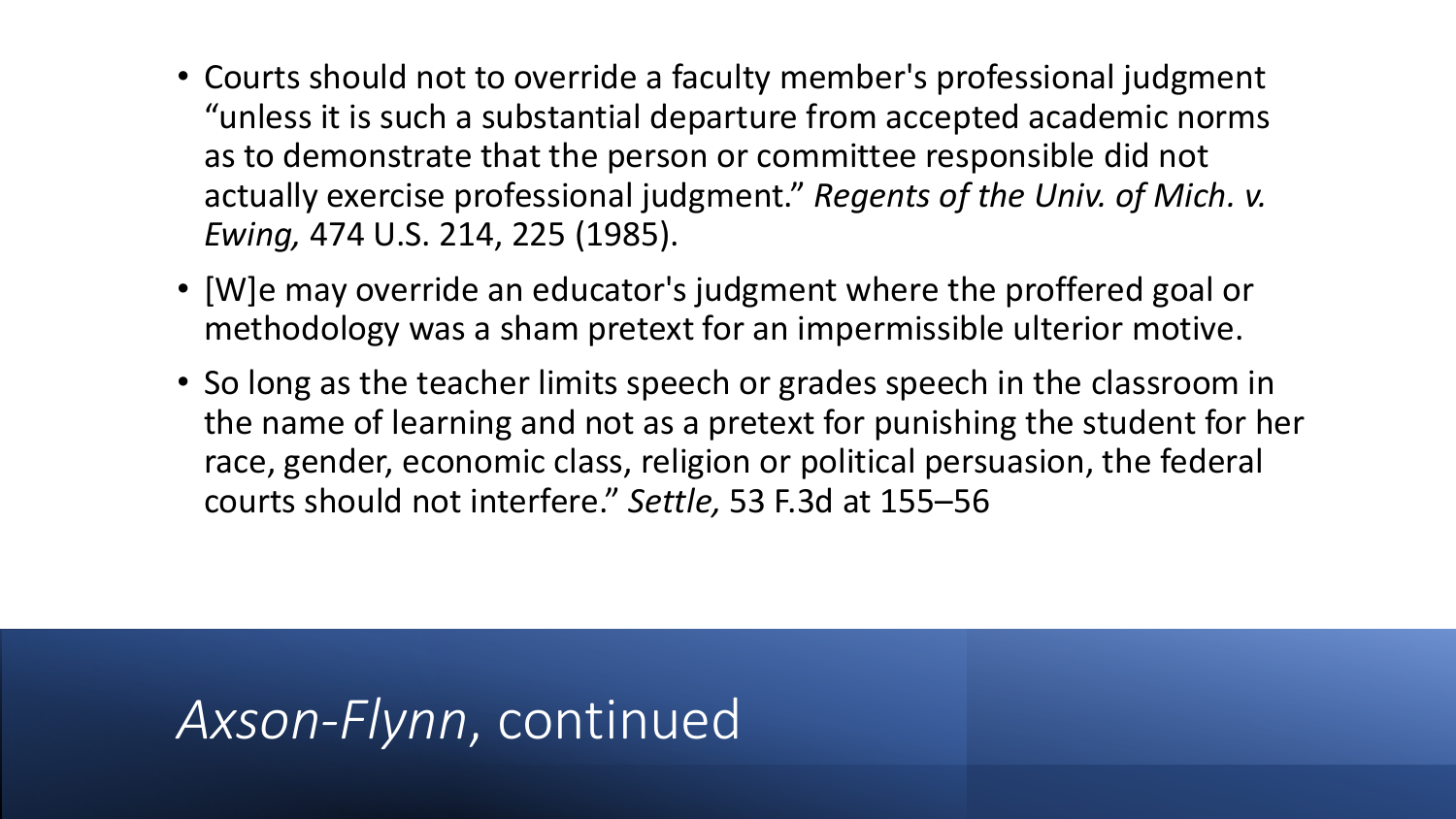### Sweezy v. State of N.H. by Wyman

- NH legislature authorized a commission to investigate subversive activities.
- Sweezy was called before the commission and asked about a lecture he gave at the University of New Hampshire.
	- 'Didn't you tell the class at the University of New Hampshire on Monday, March 22, 1954, that Socialism was inevitable in this country?'
	- 'Did you advocate Marxism at that time?'
	- 'Did you express the opinion, or did you make the statement at that time that Socialism was inevitable in America?'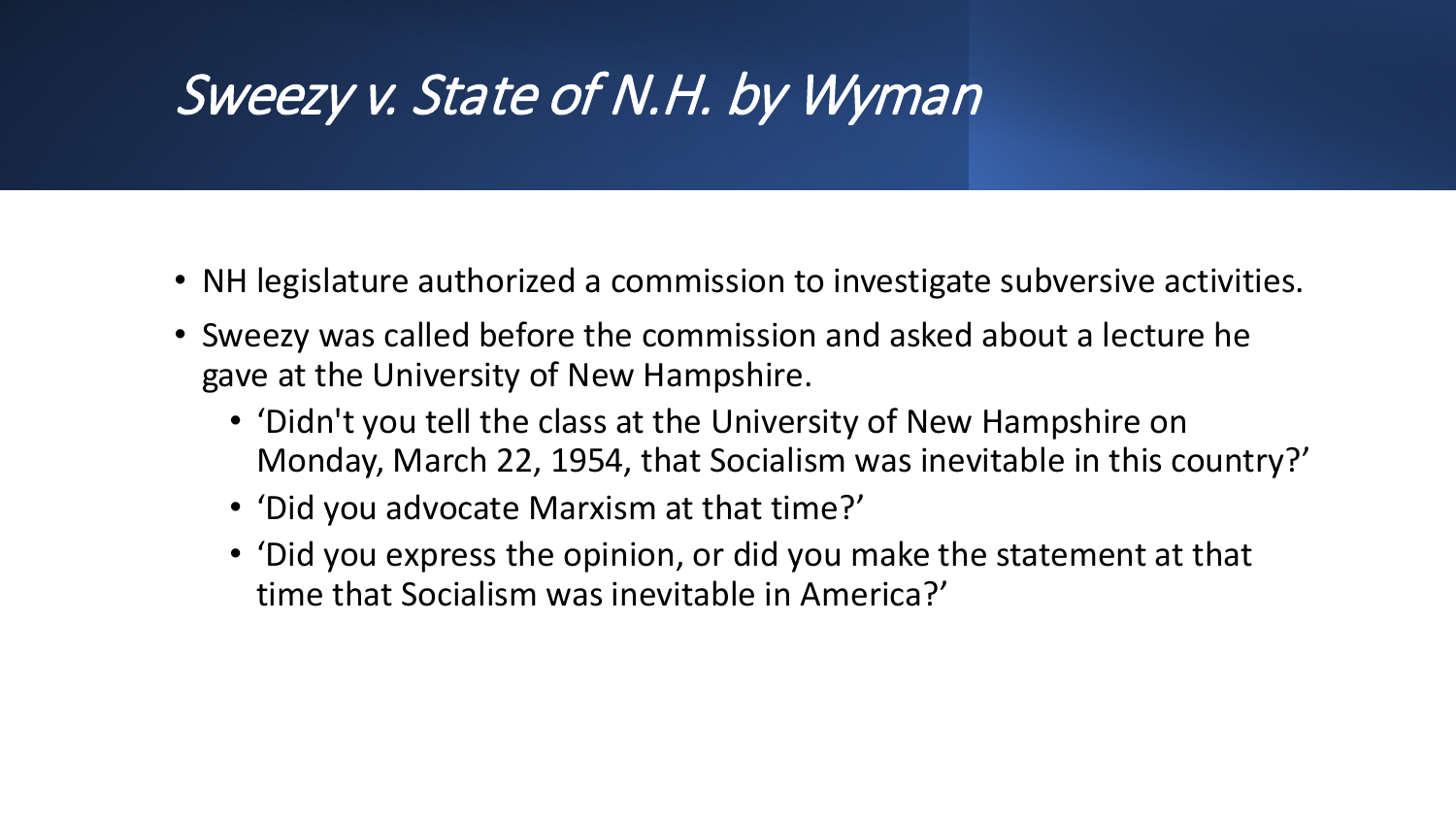Sweezy,<br>continued

CONTINUES The essentiality of freedom in the community of<br>CONTINUED American universities is almost self-evident. No c<br>Should underestimate the vital role in a democra American universities is almost self-evident. No one should underestimate the vital role in a democracy that is played by those who guide and train our youth. To impose any strait jacket upon the intellectual leaders in our colleges and universities would imperil the future of our Nation. No field of education is so thoroughly comprehended by man that new discoveries cannot yet be made. Particularly is that true in the social sciences, where few, if any, principles are accepted as absolutes. Scholarship cannot flourish in an atmosphere of suspicion and distrust. Teachers and students must always remain free to inquire, to study and to evaluate, to gain new maturity and understanding; otherwise our civilization will stagnate and die.